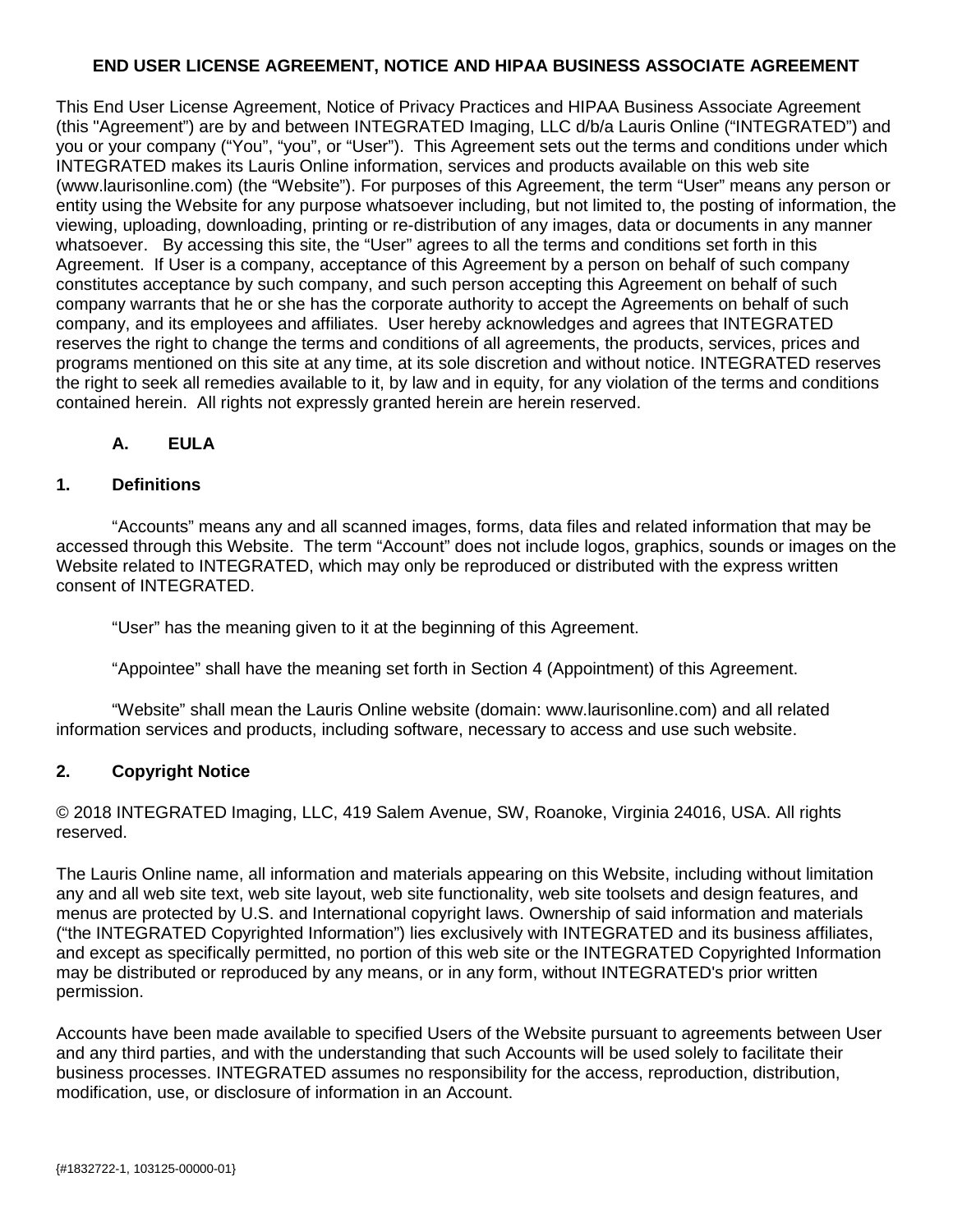In the event that a User of an Account or a User's third party affiliate fails to honor or violates the rights of the owner(s) of the Account or copies, or facilitates the copying of information in said Account in violation of applicable copyright laws, User shall be directly liable to the holder of the copyright for any such information of the Account and shall defend, cover, hold harmless and indemnify INTEGRATED, its officers, directors, employees, agents and subcontractors from and against any claim, demand, expense, loss, or cause of action of or to third parties, including reasonable attorney's fees and costs, arising out of or relating to such conduct. User shall also defend, cover, hold harmless and indemnify INTEGRATED from and against any claim, demand, expense, loss or action of or to third parties, including reasonable attorney's fees and costs, in the event that User fails to honor any other intellectual property rights owned by third parties.

The Lauris Online Website, software and accompanying technical documentation available to download are protected by U.S. and International copyright laws. Use of the Website and software is governed by the terms of this Agreement. If no End User License Agreement accompanies the use of the Website and any related software, the terms of the license agreement that accompanied the original contract will govern. User will not be able to use, download, or install any software or the Website unless User agrees to the terms of this Agreement or any other license agreement as may be indicated in the respective software notices provided with the software.

#### **3. License to Use Website**

Subject to compliance with all of the terms and conditions of this Agreement, INTEGRATED grants to User a non-exclusive, non-transferrable, revocable license to access, view, print and distribute any Account's information on the Website, including but not limited to the scanned images, forms, data, files and information of an Account that User is authorized to access, subject to the following terms and conditions:

- 1. User shall comply with all laws, regulations and customary practices of the jurisdiction in which User resides or conducts business, as well as all applicable state and federal laws and regulations, including, but not limited to, applicable laws governing the access, use, and disclosure of patient information (e.g. HIPAA, 42 CFR part 2, etc)..
- 2. Access codes, including user names and passwords, are for the benefit of the original recipient of the access codes, shall be kept strictly confidential, and shall not be disclosed to anyone without the express prior written consent of INTEGRATED, except as expressly provided herein. The User may, however, if such access is otherwise authorized and permitted by law, allow access to User's Appointees (as such term is defined below) , to enable access to the User's site for the purpose of working, viewing and printing, in accordance with Section 4 of this Agreement.
- 3. The delivery of information between User,User's clients, and third party affiliates of User within an Account, or related information to User or any third party recipient in any way from the Website constitutes a non-exclusive limited license to use said Account or related information only for the specific purpose for which the User originally gave such third party access to said Account and its contained information. User recognizes that INTEGRATED has no obligation to monitor Account access or usage by User or third parties provided access to said Accounts. User shall ensure any access to, usage of, or disclosure of, an Account or data contained in an Account is accessed, used and disclosed, in compliance with all applicable laws and regulations.
- 4. By agreeing to the terms and conditions of this Agreement, User hereby acknowledges that INTEGRATED does not offer or provide professional services relating to the business of User requiring professional certification, and in no way warrants or represents to public or private Users the viability, quality, accuracy or soundness of any Account or other information that may be accessed through the Website. If User requires professional services relating to an individual Account, or other professional assistance, User should consult with the appropriate professional .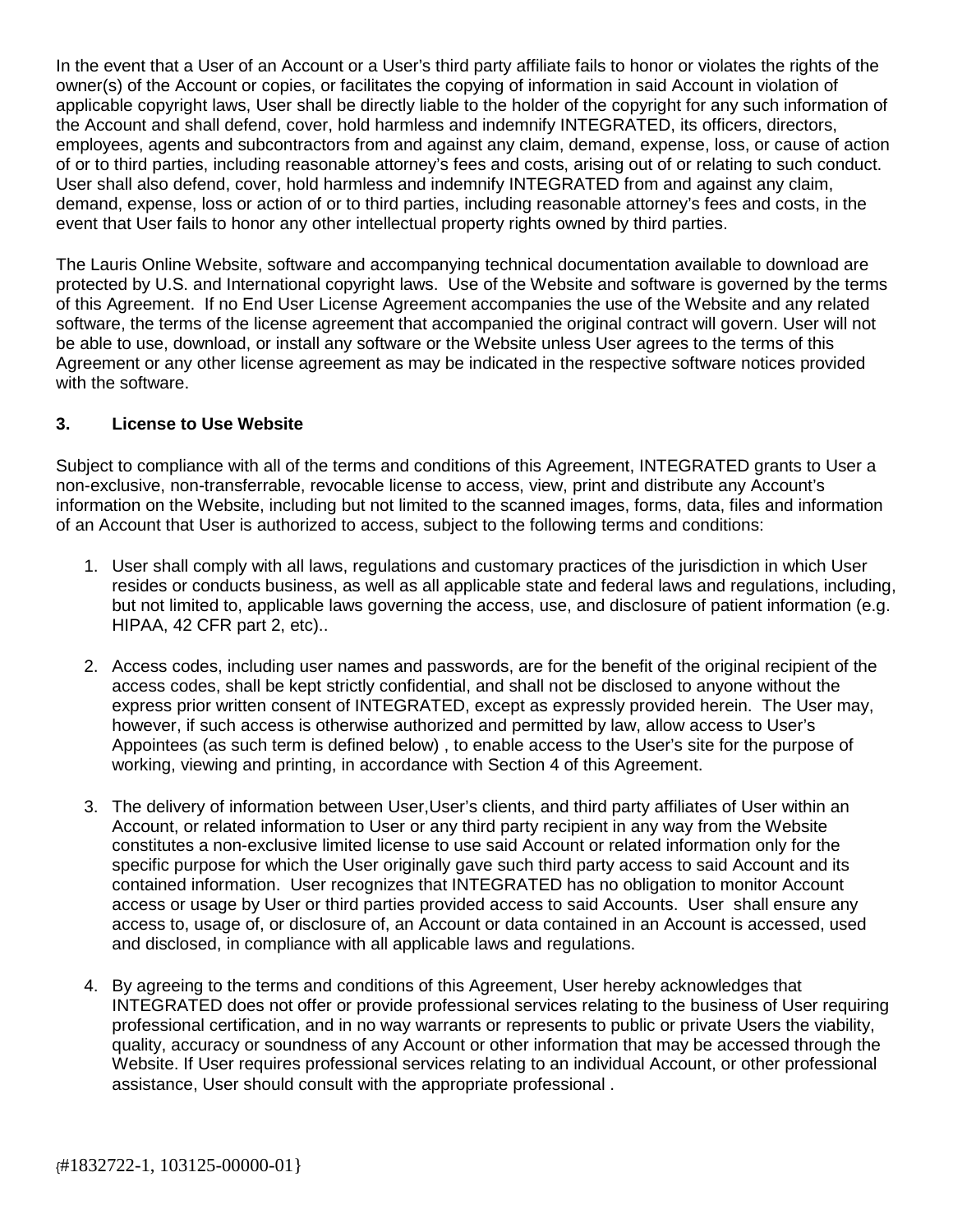- 5. INTEGRATED shall not be liable for the quality, soundness, accuracy or viability of any information appearing on the Website. User acknowledges and understands that User is responsible for maintaining a current, reliable and adequate data archival and backup system.
- **6. The User is responsible for any updates, revisions, addenda, or amendments to the original Account information that may reflect any changes subsequent to activation of the original Account. The User acknowledges that User is responsible for obtaining and updating all Account information at any time, and from time to time. User agrees to hold INTEGRATED harmless and to indemnify INTEGRATED from any claims, damages, losses or expenses whatsoever, including reasonable attorney's fees and costs arising out of or resulting from User's failure to obtain, submit and view all Account documents and data, including but not limited to updates, revisions, addenda or amendments to the original Account information.**

# **4. Appointments**

User may appoint individuals within your organization or other third parties to use and administer various functions of the Website ("Appointees"), as applicable and as permitted by applicable state and federal laws and regulations. Notwithstanding anything to the contrary set forth in Section 5 (Access Codes) of the Agreement, you may, if applicable, provide to Appointees specific Access Codes for the sole purpose of enabling such Appointee to administer various functions of the Website in accordance with the terms of this Agreement. You are solely responsible for all acts or omissions of Appointees in connection with the Website, regardless of whether INTEGRATED, at User's request, sets up Access Codes for Appointees. You agree to maintain policies and procedures to ensure Appointee's access and use of the Website is in compliance with applicable state and federal laws and regulations. User agrees to hold INTEGRATED harmless and to indemnify INTEGRATED from any claims, damages, losses or expenses whatsoever, including reasonable attorney's fees and costs arising out of or resulting from any actual or alleged unauthorized access, use, or disclosure of information obtained through use of the Website.

### **5. Access Codes**

To gain access to and use the Website, you will be required to create a log-in ID and password ("Access Code"). You are responsible for all activity occurring under your Access Code, and you must keep your Access Code confidential and not share your Access Code with third parties. INTEGRATED has no obligation or responsibility with regard to your use, distribution, disclosure, or management of Access Code. Notwithstanding the foregoing, INTEGRATED may require you to change your Access Code if such Access Code is inconsistent with the terms of this Agreement or if INTEGRATED determines, in INTEGRATED's sole discretion, that it is advisable to change your Access Code.

### **6. Warranties and Disclaimers; Liability Limitations**

EXCEPT AS EXPRESSLY PROVIDED OTHERWISE IN AN AGREEMENT BETWEEN USER AND INTEGRATED, ALL INFORMATION AND SOFTWARE ON THE WEBSITE ARE PROVIDED "AS IS" WITHOUT WARRANTY OR CONDITIONS OF ANY KIND, EITHER EXPRESS OR IMPLIED, INCLUDING, BUT NOT LIMITED TO, THE IMPLIED WARRANTIES OR CONDITIONS OF MERCHANTABILITY, FITNESS FOR A PARTICULAR PURPOSE, OR NON-INFRINGEMENT.

INTEGRATED WILL USE ITS COMMERCIALLY REASONABLE EFFORTS TO PROTECT THE PRIVACY AND INTEGRITY OF THE ACCOUNTS, AND TO PROTECT AGAINST THEFT, UNAUTHORIZED REPRODUCTION OR LOSS OF ANY ACCOUNTS THAT USERS ARE UTILIZING; HOWEVER, USERS ACKNOWLEDGE AND AGREE THAT INTEGRATED DOES NOT GIVE ANY WARRANTIES IN THIS RESPECT.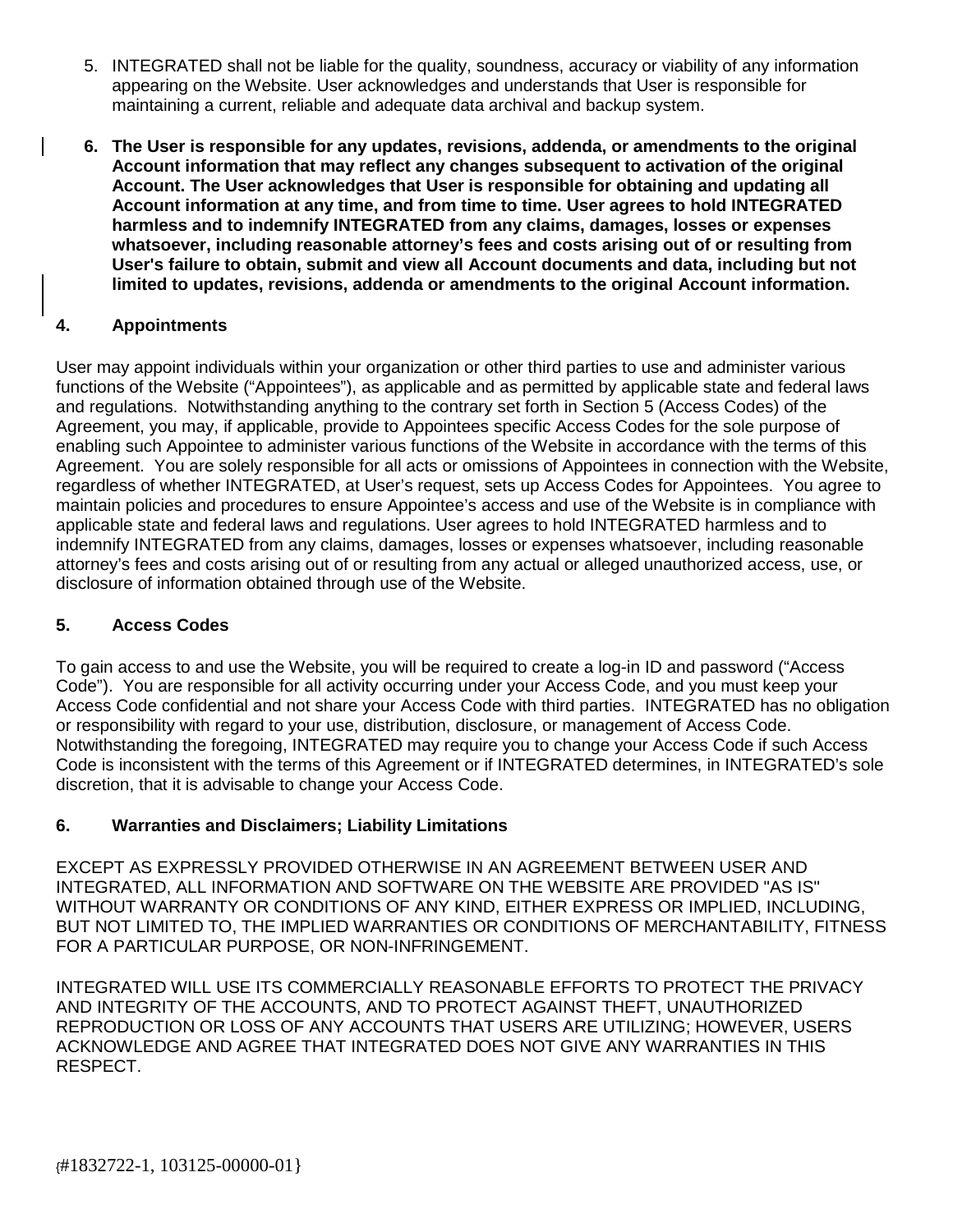INTEGRATED ASSUMES NO RESPONSIBILITY (1) FOR ERRORS OR OMISSIONS IN THE INFORMATION OR SOFTWARE OR OTHER DOCUMENTS WHICH ARE REFERENCED BY OR LINKED TO THIS WEBSITE OR (2) FOR INTERRUPTIONS IN SERVICE, INCLUDING DOWNTIME OF THE WEBSITE.

NOTWITHSTANDING ANYTHING ELSE HEREIN TO THE CONTRARY AND WITHOUT LIMITING ANY OTHER DISCLAIMERS OR THE LIKE HEREIN, IN NO EVENT SHALL INTEGRATED, ITS OFFICERS, DIRECTORS, MEMBERS, EMPLOYEES OR AGENTS (COLLECTIVELY, "INTEGRATED PERSONS") BE LIABLE FOR ANY DAMAGES OR EXPENSES WHATSOEVER, INCLUDING WITHOUT LIMITATION ANY SPECIAL, INCIDENTAL, INDIRECT OR CONSEQUENTIAL DAMAGES OF ANY KIND RELATED TO THE FOLLOWING: (1) RELIANCE ON THE MATERIALS PRESENTED, (2) COSTS OF REPLACEMENT GOODS, (3) UNAUTHORIZED ACCESS, USE, OR DISCLOSURE OF DATA, THEFT OF DATA, LOSS OF USE, LOSS OF DATA, OR LOSS OF PROFITS, (4) DELAYS OR BUSINESS INTERRUPTIONS, (5) USE OR ACCESS BY USER OF THE WEBSITE, INCLUDING WITHOUT LIMITATION THE ACCURACY OR LAWFULNESS OF ANY INFORMATION OR CODING OF INFORMATION ENTERED OR ACCESSED ON THE WEBSITE, INCLUDING WITHOUT LIMITATION, WHETHER SUCH INFORMATION OR CODING COMPLIES WITH APPLICABLE REGULATIONS, (6) ANY FAILURE BY USER OR APPOINTEES TO COMPLY WITH ANY APPLICABLE LAW OR REGULATION, AND (7) ANY THEORY OF LIABILITY, ARISING OUT OF, RELATING TO OR IN CONNECTION WITH THE USE OF ACCOUNTS AND DATA OR INFORMATION OR THE PERFORMANCE OF THIS WEBSITE, IN EACH CASE REGARDLESS OF WHETHER OR NOT INTEGRATED HAS BEEN ADVISED OF THE POSSIBILITY OF SUCH DAMAGES. USER, INCLUDING ANY APPOINTEES, SHALL HEREBY INDEMNIFY AND HOLD HARMLESS INTEGRATED PERSONS AGAINST ANY SUCH LIABILITIES OR DAMAGES OR CLAIM THEREFOR, INCLUDING ATTORNEY'S FEES AND EXPENSES ASSOCIATED WITH ANY SUCH DAMAGES, EXPENSES OR LIABILITIES OR ANY CLAIM, INVESTIGATION OR LEGAL ACTION REGARDING SAME.

USER ACKNOWLEDGES THAT INTEGRATED IS ACTING SOLELY AS A CONDUIT TO FACILITATE DISTRIBUTION OF THE ACCOUNT AND RELATED INFORMATION BETWEEN THE USER AND THIRD PARTY RECIPIENTS OF THE ACCOUNT.THIS WEBSITE COULD INCLUDE TECHNICAL OR OTHER INACCURACIES. CHANGES ARE PERIODICALLY MADE TO THE INFORMATION HEREIN, HOWEVER, USER HEREBY ACKNOWLEDGES THAT INTEGRATED MAKES NO COMMITMENT AND HAS NO OBLIGATION TO UPDATE MATERIALS ON THIS SITE.

IN THE EVENT THAT ANY PROVISION OF THIS AGREEMENT, INCLUDING, BUT NOT LIMITED TO, ANY PROVISION OF THIS SECTION 6, SHALL BE DEEMED UNENFORCEABLE, THE VALIDITY AND ENFORCEABILITY OF THE REMAINING PROVISIONS WILL NOT BE AFFECTED. .

INTEGRATED'S TOTAL CUMULATIVE LIABILITY TO THE USER, FOR ANY REASON, SHALL BE LIMITED TO SOLELY THE AMOUNT OF THE FEE CHARGED FOR THE PARTICULAR UPLOADED DOCUMENT(S) IN QUESTION.

### **7. Products and Services Availability**

The Website can be accessed from countries around the world and may contain references to INTEGRATED services, programs, and products that have not been announced in your country. These references do not imply that INTEGRATED services, programs, or products are available in your country.

INTEGRATED will make commercially reasonable efforts to make sure that the Website is operational and running 24 hours a day, 7 days a week, except during scheduled service maintenance. However, User acknowledges that the Website availability may sometimes be interrupted: weather events (acts of God), hardware and software problems (whether internal to INTEGRATED or third party providers), and software and hardware upgrades, installations and maintenance, as well as many other unforeseen possibilities. INTEGRATED will make commercially reasonable efforts to keep the Website up and running and in the event that the Website is not operational in whole or in part, INTEGRATED will make commercially reasonable efforts to restore full operation of the Website promptly. USER, HOWEVER, ACKNOWLEDGES THAT INTEGRATED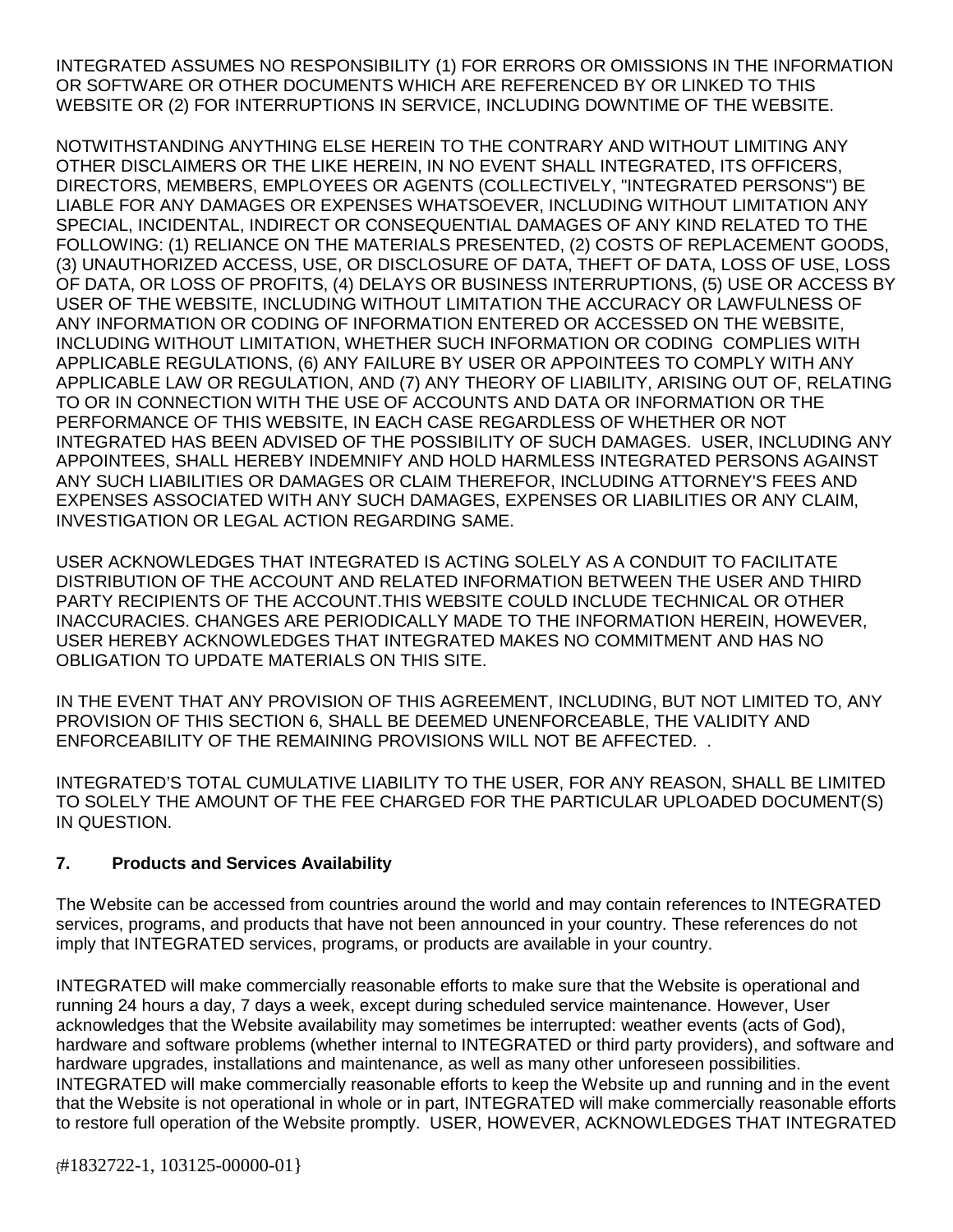MAKES NO REPRESENTATIONS OR WARRANTIES REGARDING UPTIME OR USER'S ABILITY TO ACCESS AND USE THE WEBSITE, IN NO EVENT SHALL INTEGRATED BE LIABLE FOR ANY SPECIAL, INCIDENTAL, INDIRECT OR CONSEQUENTIAL DAMAGES OF ANY KIND, RESULTING FROM THE LAURIS ONLINE WEBSITE BEING UNACCESSIBLE FOR ANY AMOUNT OF TIME FOR ANY REASON.

# **8. Pricing**

User agrees to pay fees and costs for use of the Website in accordance with the Scope of Work executed or to be executed by and between User and INTEGRATED, as such Scope of Work may be modified by written agreement of the parties from time to time. Invoices for use of the Website will be billed to User at the address provided by User, and User agrees to notify INTEGRATED with respect to any changes in the billing address.

Payments are due within 30 days from the date of the invoice. Should User fail to remit payment of any invoice within 30 days of the date of the invoice, INTEGRATED reserves the right to immediately and without notice restrict or terminate access to the Website until such time as payment is made, or to terminate this Agreement and the services provided through the Website. In the event access to the Website is restricted for nonpayment, or this Agreement is terminated for non-payment, User agrees to hold harmless and release INTEGRATED from and against any and all claims, damages, costs, fees, expenses, loss of business or business interruption suffered by User as a result of the restriction of access or termination of this Agreement.

### **9. Submissions**

Users of Accounts are provided with access to the Website for the purposes of assembling and uploading images, data and information to a particular Account or Accounts on the Website. It is the sole responsibility of the User to ensure that such submissions are directed to the correct Account(s), the correct area of display and that access codes and passwords are distributed only to appropriate Users and Appointees. INTEGRATED shall not be liable for any errors, omissions, inaccuracies, delays, personnel, software, equipment or communications malfunctions related to the submission or revision of Account information. It is User's responsibility to ensure information that requires special treatment (e.g. psychotherapy notes, substance use information, etc) be maintained, used, and disclosed, in accordance with applicable federal and state law. INTEGRATED will work cooperatively with User utilizing commercially reasonable efforts toward effecting any such special treatment, however, INTEGRATED makes no representations or warranties regarding the treatment of this information and will have no liability related to the access, use, or disclosure of such information.

INTEGRATED may, but is not obligated to, review or monitor areas on the Website where Users may transmit or post communications, including message bulletin boards, chat rooms, and user forums. INTEGRATED is not responsible for the accuracy of any information, data, opinions, advice, or statements transmitted or posted on message bulletin boards, chat rooms, and user forums.

The User and all Appointees are prohibited from posting or transmitting to or from the Website any libelous, obscene, defamatory, pornographic, or any other materials that would violate any applicable laws. INTEGRATED cannot, and does not, review or evaluate material posted to its website by users, other than to ensure compliance with the terms of this agreement regarding technical performance. **IF SUCH INAPPROPRIATE POSTINGS OR COMMUNICATIONS DO OCCUR INTEGRATED WILL HAVE NO LIABILITY RELATED TO THE CONTENT OF ANY SUCH COMMUNICATIONS.**

### **10. Use of Online Forms**

User acknowledges that as part of its use of the Website, User may from time to time use and input data to online forms that will be a part of the Website. User acknowledges and agrees that the accuracy of all information submitted to such online forms by User and/or any Appointees is the sole responsibility of User or such Appointee(s), and INTEGRATED has no obligation or liability whatsoever with respect to the input of information into such online forms or its compliance with any applicable laws or regulations.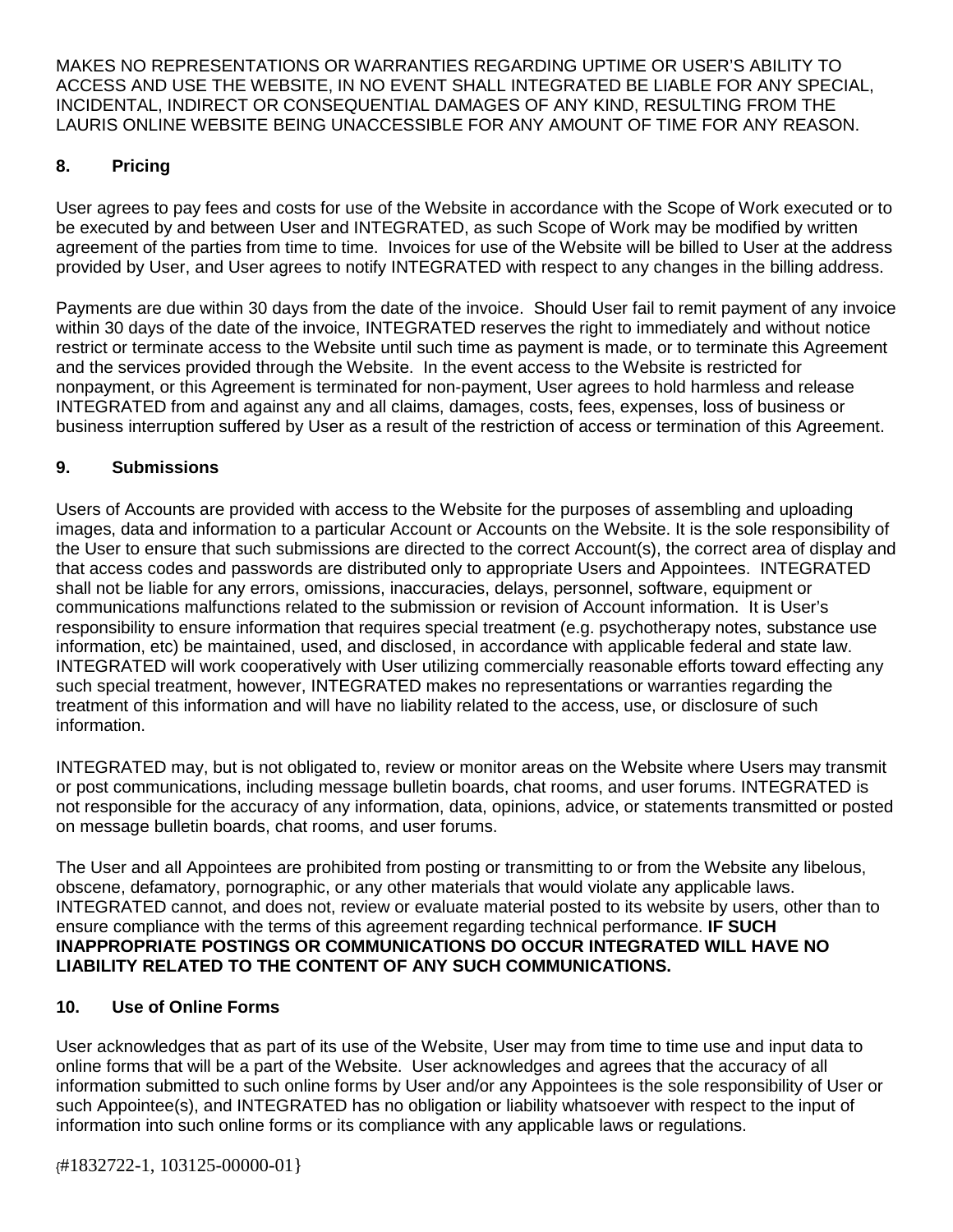Further, User agrees to immediately notify INTEGRATED in writing if User suspects or becomes aware that any online form, or any portion thereof, prepared by INTEGRATED, contains any errors, omissions or otherwise requires revision to the formatting, coding or programming related to any such online forms. If User suspects or is or becomes aware of any such errors or needed revisions and fails to notify INTEGRATED immediately upon becoming aware of such errors or omissions, User shall release and hold harmless INTEGRATED from and against any and all claims, losses, damages, suits, expenses or other damages incurred by User or any third party as a result of such failure to give prompt notice.

### **11. Restrictions**

In connection with your access or use of the Website, you agree not to:

(a) modify, port, adapt, translate, reverse engineer, decompile, disassemble the Website or any of the source codes of the Website, or attempt to discover any of such source codes.

(b) introduce a virus, worm, Trojan horse or other harmful software code or similar files that may damage the operation of a third party's computer, property or information;

(c) use the Website in any manner that could damage, disable, overburden, or impair any INTEGRATED server, or the network(s) connected to any server or interfere with any other party's use and enjoyment of the Website;

(d) attempt to gain unauthorized access to service, materials, other accounts, computer systems or networks connected to any INTEGRATED server or to the Website, through hacking, password mining, or any other means;

(e) obtain or attempt to obtain any materials or information through any means not intentionally made available through the Website;

(f) host, on a subscription basis or otherwise, the Website, including any related application, (i) to permit a third party to use the Website to create, transmit, or protect any content, or (ii) to conduct conferences, online meeting services, or training sessions for a third party;

(g) engage in any systematic extraction of data or data fields, including without limitation e-mail addresses;

(h) disclose, harvest, or otherwise collect Accounts or related information, including e-mail addresses, or other private information about any third party without that party's express consent;

(i) transmit junk mail, spam, surveys, contests, pyramid schemes, chain letters, or other unsolicited e-mail or duplicative messages;

(j) sell, lease, or rent access to or use of the Website, or otherwise transfer any rights to use the Website under this Agreement (including without limitation, on a timeshare or service bureau basis);

(k) defraud, defame, abuse, harass, stalk, threaten, or otherwise violate the legal rights (such as rights of privacy and publicity) of others; or

(l) upload, or otherwise make available, files that contain images, photographs, software, or other material protected by intellectual property laws, including, for example, and not as limitation, copyright or trademark laws (or by rights of privacy or publicity) unless you own or control the rights thereto or have received all necessary consent to do the same.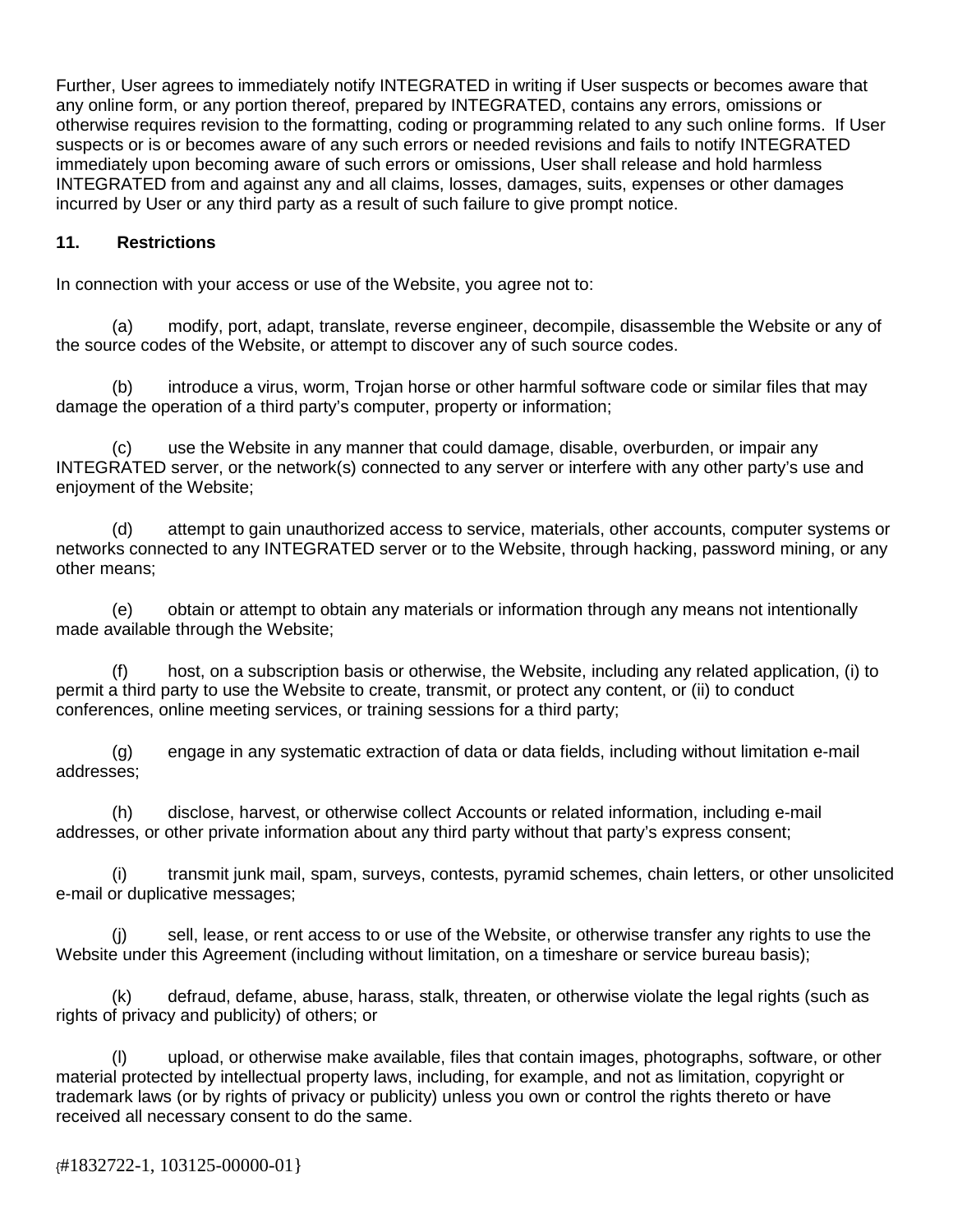(m) allow the unauthorized access, use, or disclosure of information, data or materials obtained using the Website.

### **12. Linking to INTEGRATED's Lauris Online Website**

INTEGRATED may permit Users to link to the Lauris Online Website subject to the party being linked ("Linker") complying with the following terms and conditions:

A site that links to the Lauris Online Website:

- 1. May link to, but not replicate, content contained in INTEGRATED's site;
- 2. Must not create a border environment or browser around content contained in INTEGRATED's site;
- 3. Must not present misleading or false information about INTEGRATED's services or products;
- 4. Must not misrepresent INTEGRATED's relationship with the Linker;
- 5. Must not imply that INTEGRATED is endorsing or sponsoring the Linker or the Linker's services or products;
- 6. Shall not use any INTEGRATED Copyrighted Information, or any INTEGRATED or Lauris Online Web trademarks, logos, or trade dress without prior written permission from INTEGRATED;
- 7. Shall not contain content that could be construed as obscene, libelous, defamatory, pornographic, or inappropriate;
- 8. Shall not contain materials that would violate any applicable laws;
- 9. Shall agree that the link must be removed immediately upon INTEGRATED's request, pursuant to INTEGRATED's reserved rights to rescind its consent to allow the link.

#### **13. Third-Party Websites**

The Website may contain links to third-party websites, which are not under the control of INTEGRATED. INTEGRATED makes no representations or warranties regarding third-party websites. When User accesses a non-INTEGRATED website, User acknowledges that User does so at User's own risk. INTEGRATED is not responsible for the reliability or accuracy of any data, opinions, advice, or statements made on third-party sites. INTEGRATED provides these links merely as a convenience. The inclusion of such links does not imply that INTEGRATED endorses, recommends, or accepts any responsibility for the content of such sites.

#### **14. Third-Party Products and Services**

The Website may contain references to third-party products and services for informational purposes. INTEGRATED makes no recommendations or endorsements about third-party products and services. References to third-party services and products are provided by INTEGRATED "as is" without warranty of any kind, either express or implied.

#### **15. Security Measures**

The following security measures are in effect to protect the integrity and use of the Website and Accounts:

• Encrypted URL with restricted access to authorized users employing 256 bit encryption

{#1832722-1, 103125-00000-01}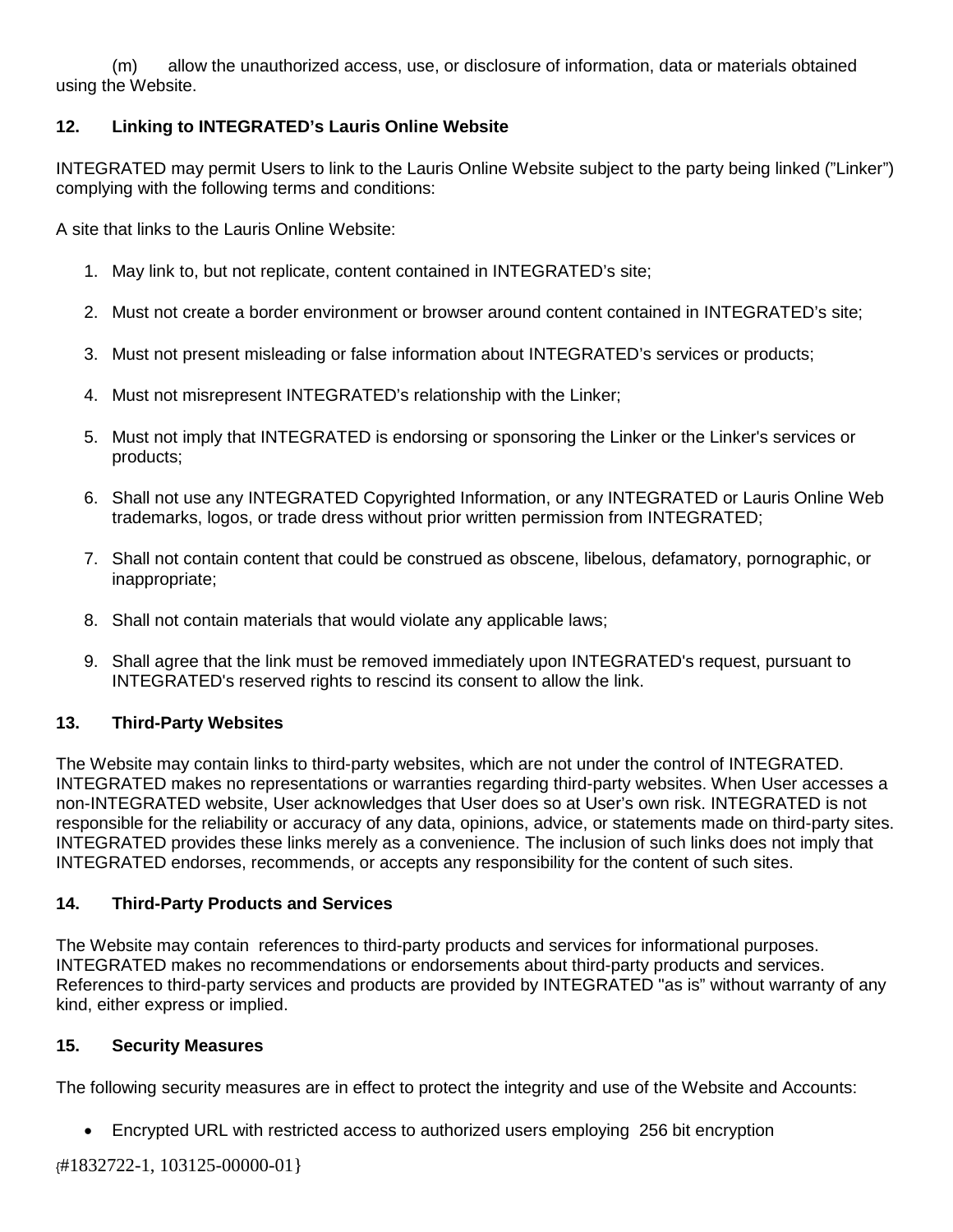- User administrative ability to restrict access to particular groups of documents using different document classifications and security categories
- Comprehensive audit trail of users and their activities with respect to Accounts and the Users who have access to those Accounts
- Customizable levels of security access to User's Account(s) User's administrator decides how they want to qualify Users or Appointees before granting access to Accounts
- CAPTCHA technology to protect against automated password detection programs. This technology issues a specific password that can only be read by human eyes after a log-on attempt fails. The User must then enter this unique password along with their usual log-on credentials in order to enter the system.

Additionally, the Website is hosted at a Top Tier Data Center named Cybercon.com in St. Louis, MO with the following in security and redundancy safeguards in place:

- Redundant multi-gigabit bandwidth access provided by AT&T, MCI, Qwest and Level 3 to ensure quality up-time
- 100% Cisco Server Network with qualified Disaster Recovery redundant back-up procedures in place
- Triple power feeds into the Data Center with back-up 1500 KVA ONAN Diesel Generators and MGA uninterruptible power supplies (UPS)
- 5 tier levels of 24x7x365 building and access security including the latest in automated electronic security
- Back-ups: Database and all contained data backed-up daily to separate on-site server; System Transaction logs backed-up every hour; All reporting data replicated in real-time to separate database; Virtual Machine back-ups twice weekly; and any stored images backed-up on a weekly basis.

User acknowledges that the foregoing are reasonable and adequate security measures with respect to the Website and the Accounts. Notwithstanding the foregoing, User acknowledges and agrees that User is responsible for maintaining a separate, current, reliable and adequate data archival and backup system if necessary to User beyond what is outlined above in "Back-ups", and INTEGRATED makes no representation or warranty regarding the ability to restore or maintain back-ups of User data.

### **16. Export Control Laws**

Software available on the Website may be subject to United States export controls, including the US Export Administration Act and its associated regulations. User will not directly or indirectly, export, re-export, or relase the Software to, or make the Software accessible from, any jurisdiction or country to which export, re-export, or release is prohibited by law, rule, or regulation. User shall comply with all applicable federal laws, regulations, and rules, and complete all required undertakings (including obtaining any necessary export license or other government approval), prior to exporting, re-exporting, releasing or otherwise making the Software available outside of the United States. In furtherance of and not in limitation of the foregoing, no software from this site may be downloaded or otherwise exported or re-exported: (1) into (or to a national or resident of) Cuba, Iraq, Libya, Sudan, North Korea, Iran, or any other country to which the United States has embargoed goods; or (2) to anyone on the United States Treasury Department's list of Specially Designated Nationals or the United States Commerce Department's Table of Denial and Prohibition Orders; or (3) except in compliance with applicable law and regulations.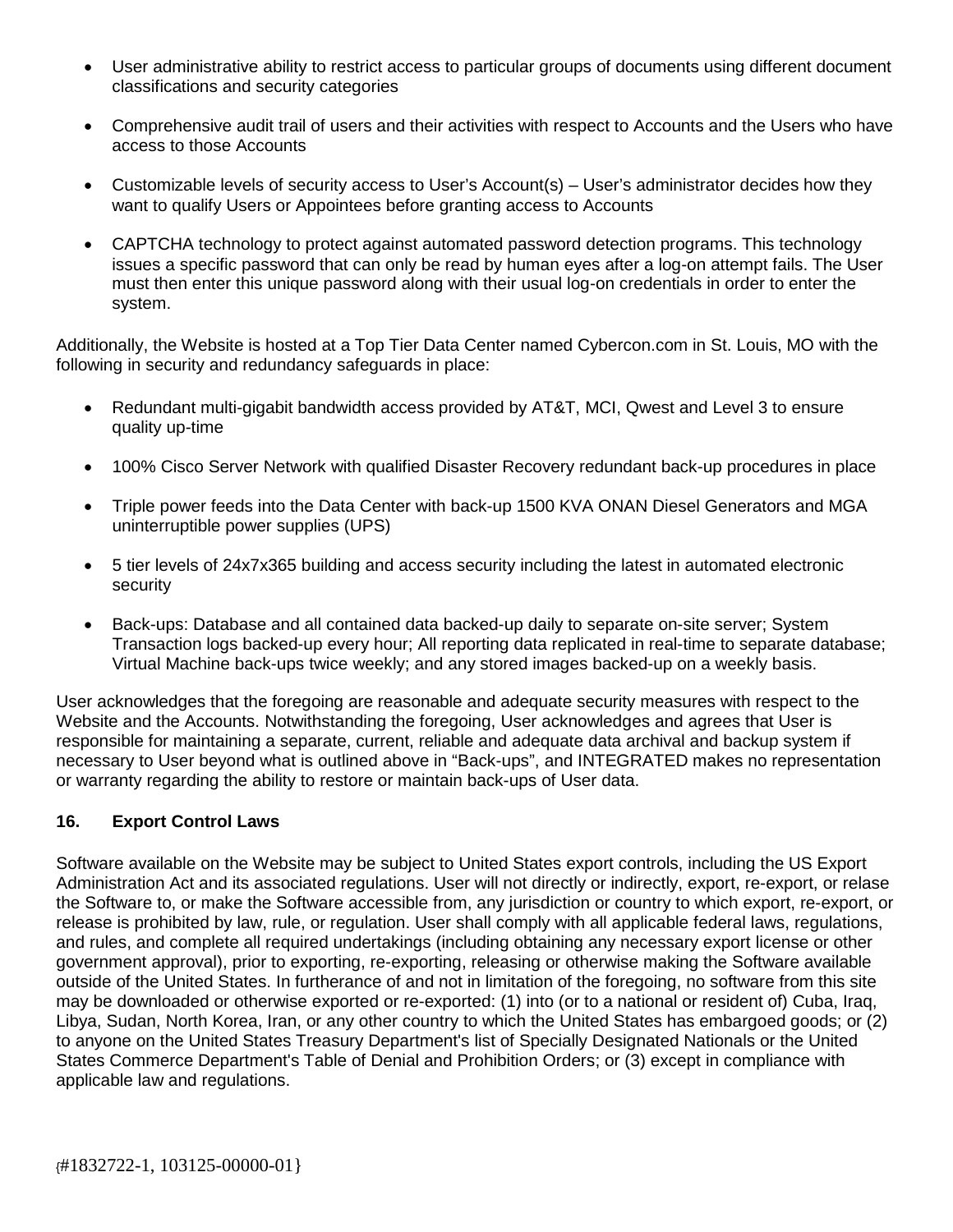By downloading or using software from this site, User agrees to the foregoing and all applicable export control laws. User also warrants that User is not under the control of, located in, or a resident or national of any such country or on any such list.

The information on export laws provided herein is not necessarily complete. For more information on export laws, please refer to 15 C.F.R. §736, 738, 744, 746, or contact the United States Commerce Department, Bureau of Export Administration.

INTEGRATED makes no representation that the Accounts or other information appearing on the Website are appropriate or available for use in all countries, and prohibits accessing materials from territories where its contents are illegal. Users who access this site do so on their own initiative, and Users are responsible for compliance with all applicable laws.

# **17. United States Government Rights**

All INTEGRATED products and publications are commercial in nature. The software, publications, and software documentation available on this website are "Commercial Items", as that term is defined in 48 C.F.R.§2.101, consisting of "Commercial Computer Software" and "Commercial Computer Software Documentation", as such terms are defined in 48 C.F.R. §252.227-7014(a)(5) and 48 C.F.R. §252.227- 7014(a)(1), and used in 48 C.F.R. §12.212 and 48 C.F.R. 227.7202, as applicable. Pursuant to 48 C.F.R. §12.212, 48 C.F.R.§252.227-7015, 48 C.F.R. §227.7202 through 227.7202-4, 48 C.F.R. §52.227-19, and other relevant sections of the Code of Federal Regulations, as applicable, INTEGRATED's publications, commercial computer software, and commercial computer software documentation are distributed and licensed to United States Government end users with only those rights as granted to all other end users, according to the terms and conditions contained in the license agreements that accompany the products and software documentation, and the terms and conditions herein.

## **18. Notice of Civil/Criminal Penalties**

Introducing or attempting to introduce any electronic information into this database with the intention of altering, deleting or removing information contained herein that is not associated with your company or the company you legally represent is a violation of both state and federal law. Additionally, accessing the information without authorization, or exceeding your level of authorized access to the information, is also a violation of both state and federal law. The above described acts may subject you to civil monetary damages, criminal penalties, or both.

### **19. Term/Duration of Contract**

The INITIAL TERM of this Contractual License Agreement between INTEGRATED and the User is defined on the original PROJECT SCOPE OF WORK & AGREEMENT executed by INTEGRATED and the User. At the completion of this defined INITIAL TERM, this Agreement shall automatically renew on an annual basis, for perpetuity, on the date that the INITIAL TERM ends. If either party does not wish to continue this Agreement past the INITIAL TERM or one of the automatically renewed terms, then written notice of cancellation must be provided by the cancelling party to the other party at least 90 days prior to the end of the INITIAL TERM or the automatically renewed term.

### **B. Notice of Privacy Practices**

### **The following Notice is hereby provided:**

**I. THIS NOTICE DESCRIBES HOW YOUR CLIENT'S NONPUBLIC PROTECTED HEALTH INFORMATION MAY BE COLLECTED, USED AND DISCLOSED BY US, AND HOW YOU CAN GET ACCESS TO THE INFORMATION WE HAVE ABOUT THEM; PLEASE REVIEW IT CAREFULLY**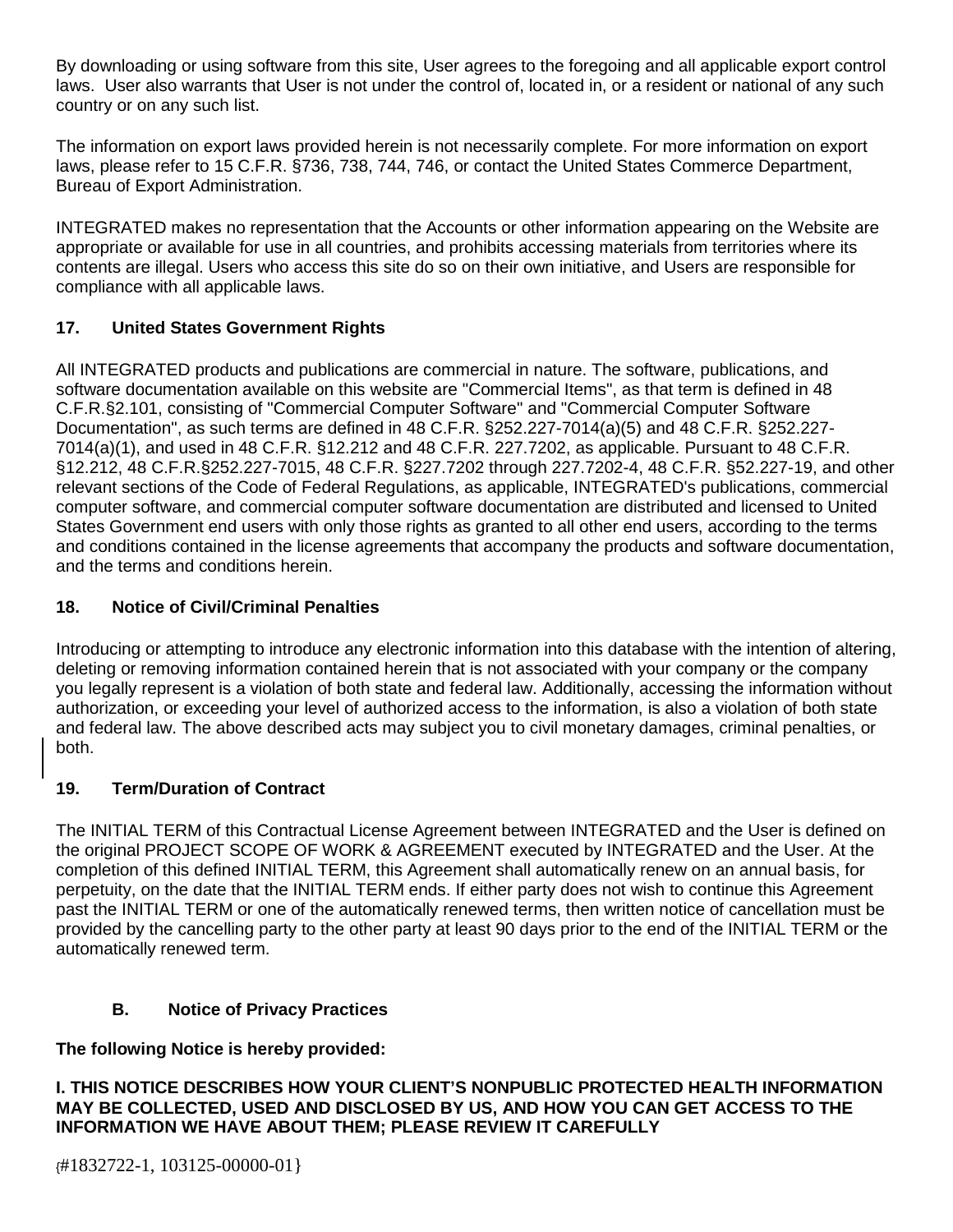#### **II. WE RECOGNIZE THAT WE HAVE A LEGAL DUTY UNDER OUR BUSINESS ASSOCIATE AGREEMENT WITH YOU, THE USER, TO PROTECT YOUR CLIENT'S IDENTIFIABLE HEALTH INFORMATION WHEN IT IS POSTED BY YOU TO OUR WEB BASED SERVICE.**

We are required to comply with all of the terms described in the current version of this Notice of Privacy Practices.

#### **III. HOW WE OBTAIN INFORMATION**

We collect information about your client's only when you place said information in our trust for the purposes of uploading the information to our document management system.

## **IV. HOW WE MAY USE AND DISCLOSE YOUR CLIENT'S HEALTH INFORMATION**

# **A. USES AND DISCLOSURES THAT DO NOT REQUIRE YOUR AUTHORIZATION**

INTEGRATED collects your client's health information from you and may store it in a paper file, on a computer or a server. Except as outlined below, we will not use or give out patient identifiable information about your clients to anyone other than you or them, for any purpose unless they have provided written authorization . 1. We may provide access to your, or your client's information to our HIPAA compliant business associates in the regular performance of related business processes. We may also provide information about you or your clients to our accountants, attorneys, consultants and others in order to make sure we are complying with the laws that affect us. In each of these instances we will require that our business associates execute a business associates agreement (BAA), under which they commit to the same level of protection of your clients PHI as INTEGRATED has done under its BAA with you as a user.

2. When required by federal, state or local law, judicial or administrative proceedings or law enforcement. For example, we would have to give out your client's information (PHI) when the law requires that we report information to government agencies and law enforcement personnel in response to a subpoena, when ordered by the court or in response to a court authorized discovery request.

3. For specific government functions. We may, when required by law, give your client's information to correctional institutions and law enforcement in custodial situations. We may also give your client's information pursuant to order for national security or intelligence activities.

### **B. DISCLOSURES THAT REQUIRE YOUR AUTHORIZATION**

Before we use or disclose your client's patient identifiable health information for any reason other than those reasons listed above, we will obtain your client's written authorization. If your client authorizes us to use or disclose their information, they can revoke their authorization by notifying INTEGRATED Imaging in writing.

### **V. YOUR CLIENT'S HEALTH INFORMATION RIGHTS**

#### **A. THE RIGHT TO REQUEST LIMITS ON HOW WE USE AND DISCLOSE YOUR CLIENT'S HEALTH INFORMATION**

You have the right to ask that we limit how we use and give out your client's information.

# **B. THE RIGHT TO CHOOSE HOW WE SEND YOUR CLIENT'S INFORMATION TO YOU**

You have the right to ask that we send information to you at an alternate address. You can also ask that it be sent by alternate means. For example, you can ask that we send information by fax instead of regular mail or email. We will agree to your request if we can easily provide it in the format you request.

### **C. THE RIGHT TO SEE AND GET COPIES OF YOUR CLIENT'S HEALTH INFORMATION**

At all times, you have the right to look at or get copies of your client's health information that we have through your access to the website. Requests for information in any other form must be on the appropriate form and signed by you or your client or their legally authorized representative.

# **D. THE RIGHT TO GET A LIST OF WHO WE HAVE GIVEN YOUR INFORMATION TO**

You have the right to get a list of certain instances in which we have given out your health information after April 14, 2005.

### **E. HOW TO MAKE REQUESTS**

To make requests under Section V. A through D, complete the appropriate form available from the contact office of INTEGRATED Imaging and send it to the address indicated at the beginning of this notice.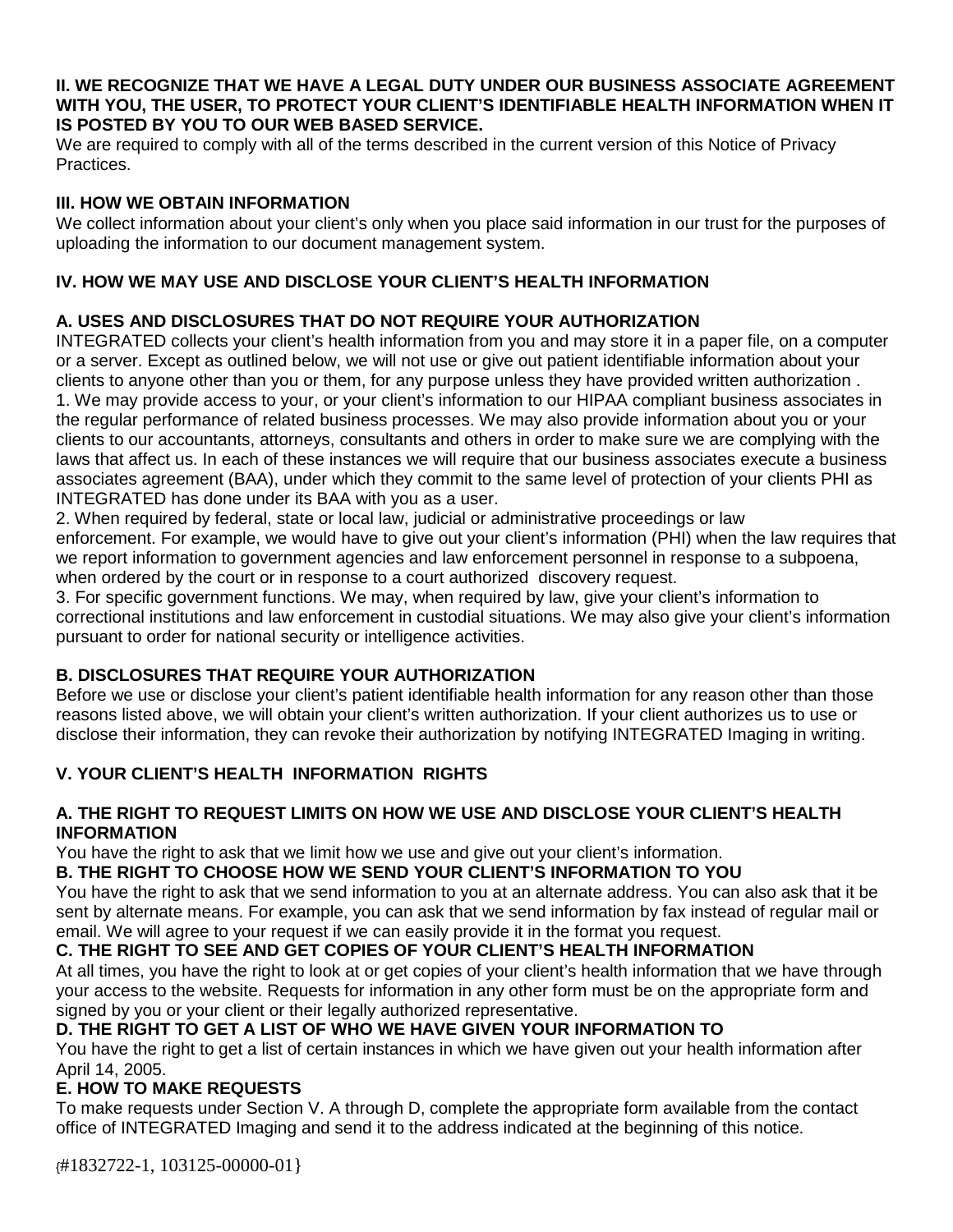# **F. THE RIGHT TO GET THIS NOTICE**

You have the right to get a copy of this notice by e-mail at any time.

## **VI. PROCEDURES TO MAINTAIN CONFIDENTIALITY AND SECURITY**

INTEGRATED restricts access to your client's health information to those employees who need to have access to that information to provide products or services to you. We maintain physical, electronic and procedural safeguards to the best of our ability that comply with applicable law.

#### **VII. CHANGES TO THE POLICY**

If our privacy policy should change at any time in the future, we will promptly change, post and distribute the new notice. We reserve the right to apply any changes to our privacy policy or this notice to all of the protected health information that we maintain, including information collected before the date of the change, provided you give your consent to the changes and/or continues to utilize our services after you have been provided notice of changes in this notice of privacy practices

#### **VIII. COMPLAINTS**

If you think that we may have violated your privacy rights or you disagree with a decision we made about your client's health information, you may file a complaint with the office listed in Section X. You also may send a written complaint to the Secretary of the Department of Health and Human Services in Washington, D.C. We will take no action against you if you file a complaint about our privacy practices.

#### **IX. PROTECTIONS APPLY TO FORMER CLIENTS**

INTEGRATED does not destroy electronic back-ups of information about your client's when you terminate your use of our services. However, the policies and procedures outlined in this notice continue to apply to protect the information of our former clients.

#### **X. OFFICE TO CONTACT FOR INFORMATION ABOUT THIS NOTICE**

If you have any questions about this notice or any complaints about our privacy practices, please contact: INTEGRATED Imaging, LLC

419 Salem Avenue Roanoke, VA 24016 540-342-3669

#### **XI. EFFECTIVE DATE OF THIS NOTICE**

This notice goes into effect on March 15, 2018*.* To the extent state privacy laws apply, those state laws might impose higher privacy standards under which INTEGRATED is required to operate.

### **C. BUSINESS ASSOCIATE AGREEMENT**

**WHEREAS**, User (or "COVERED ENTITY" for purposes of this Section of this Agreement) may provide mental health and/or counseling services and maintains certain confidential protected health information ("PHI") and records in written and electronic form concerning its clients;

**WHEREAS**, INTEGRATED (or "BUSINESS ASSOCIATE" for purposes of this Section of this Agreement) provides, via its wholly owned subsidiary Lauris Online, Internet-based case management services to mental health clinicians and the counseling services industry and has agreed to provide use of the Lauris Online case management system to COVERED ENTITY, including the Lauris web-based electronic medical record system designed for the behavioral health care industry, which gives secure access to this system, providing software toolsets that assist COVERED ENTITY in performing such functions as client management, staff management, client assessments, processing and archiving client assessments, billing processes, treatment notes and reporting functionality (collectively the "**Services**");

**WHEREAS**, COVERED ENTITY and BUSINESS ASSOCIATE are committed to conducting all of their business in compliance with all applicable federal, state and local statutes, regulations, rules and policies, including but not limited to, the Health Insurance Portability and Accountability Act of 1996 privacy rule and regulations enacted under its mandate, including all changes and amendments of HIPAA Privacy and Security Rules caused by the enactment of the Health Information Technology for Economic and Clinical Health Act ("**HITECH**") as part of the American Recovery and Reinvestment Act of 2009 and relevant rules and regulations, as amended from time to time (collectively "**the HIPAA rules**");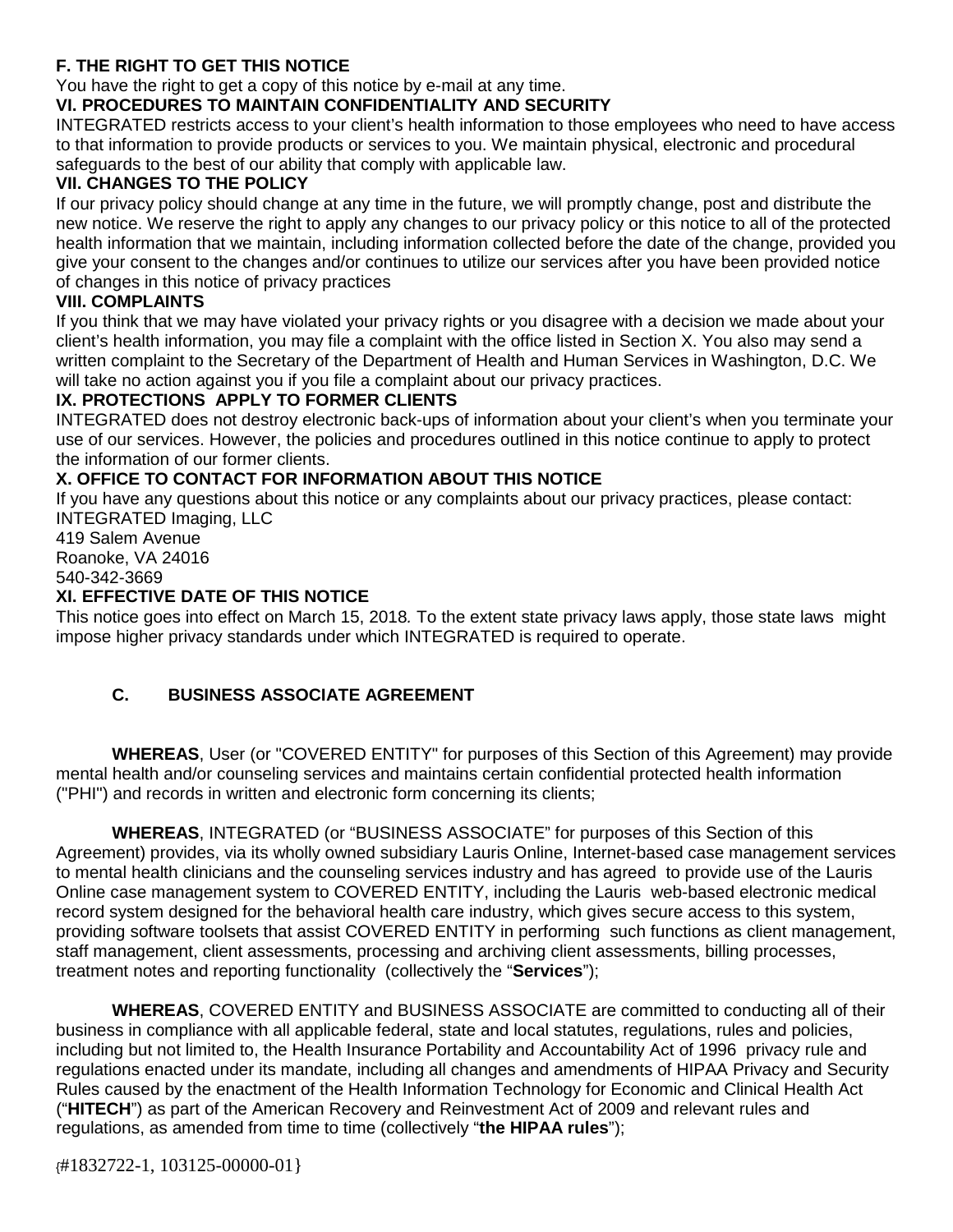**WHEREAS**, in the course of the performance of the Services, BUSINESS ASSOCIATE, and its shareholders, directors, officers, and employees, sub-contractors, and agents (the "**Agents**"), will be provided with access to individually identifiable health information, including demographic information, collected from individuals, or otherwise created or received by COVERED ENTITY, which relates to the past, present or future physical or mental health or condition of such individuals, the provision of health care to such individuals, or the past, present, or future payment for the provision of health care to an individual, which information identifies such individuals or with respect to which there is a reasonable basis upon which to believe that the information can be used to identify such individuals (collectively, the "**Protected Health Information**" or "**PHI**");

**WHEREAS,** Business Associate may also be provided access to electronic PHI ("**EPHI**"), as defined in the HIPAA rules, in the course of performing the Services; and

**WHEREAS**, COVERED ENTITY is willing to provide BUSINESS ASSOCIATE and its Agents with access to PHI and EPHI such that BUSINESS ASSOCIATE can perform the Services, provided BUSINESS ASSOCIATE executes and complies with this Agreement, as required by the HIPAA rules:

1. Definitions. Capitalized terms herein shall have the specific meaning assigned within this Agreement or, if no meaning is assigned herein, the meaning set forth in the HIPAA rules.

2. Permitted and Required Uses and Disclosures. BUSINESS ASSOCIATE agrees to use and/or disclose PHI and EPHI received from, or created or received on behalf of, COVERED ENTITY only as is necessary for the purpose of adequately rendering the Services for COVERED ENTITY, except as herein otherwise permitted.

3. General Privacy and Security Compliance. BUSINESS ASSOCIATE shall maintain and safeguard the privacy, security and confidentiality of all PHI and the confidentiality, availability, and integrity of all EPHI received from, or created or received by BUSINESS ASSOCIATE on behalf of COVERED ENTITY, in connection with the provision of the Services, in accordance with the provisions of the HIPAA rules, as amended, and in accordance with all applicable federal, state and local statutes, regulations and policies regarding the confidentiality of health information.

4. Privacy and Security Obligations. As required by the HIPAA rules and/or HITECH, BUSINESS ASSOCIATE will:

- a. Not use or further disclose PHI or EPHI other than as permitted or required by this Agreement , or as otherwise permitted by law;
- b. Use appropriate safeguards to prevent the use or disclosure of PHI and EPHI other than as permitted or required by this Agreement and the HIPAA rules for performance of the Services, or as otherwise permitted by law;
- c. Use administrative, physical and technical safeguards to reasonably and appropriately protect the confidentiality, integrity and availability of EPHI;
- d. Promptly report to COVERED ENTITY any use or disclosure of PHI not permitted or required by this Agreement for performance of the Services, or as required by law, or any Security Incident regarding EPHI of which BUSINESS ASSOCIATE becomes aware;
- e. Notify COVERED ENTITY in the event BUSINESS ASSOCIATE discovers an unauthorized acquisition, access, use or disclosure (collectively "Breach") of Unsecured PHI ("PHI") by any person, including employees and Agents of BUSINESS ASSOCIATE, except where: (i) such Breach was by an employee or person acting under the authority of BUSINESS ASSOCIATE and was unintentional, made in good faith and within the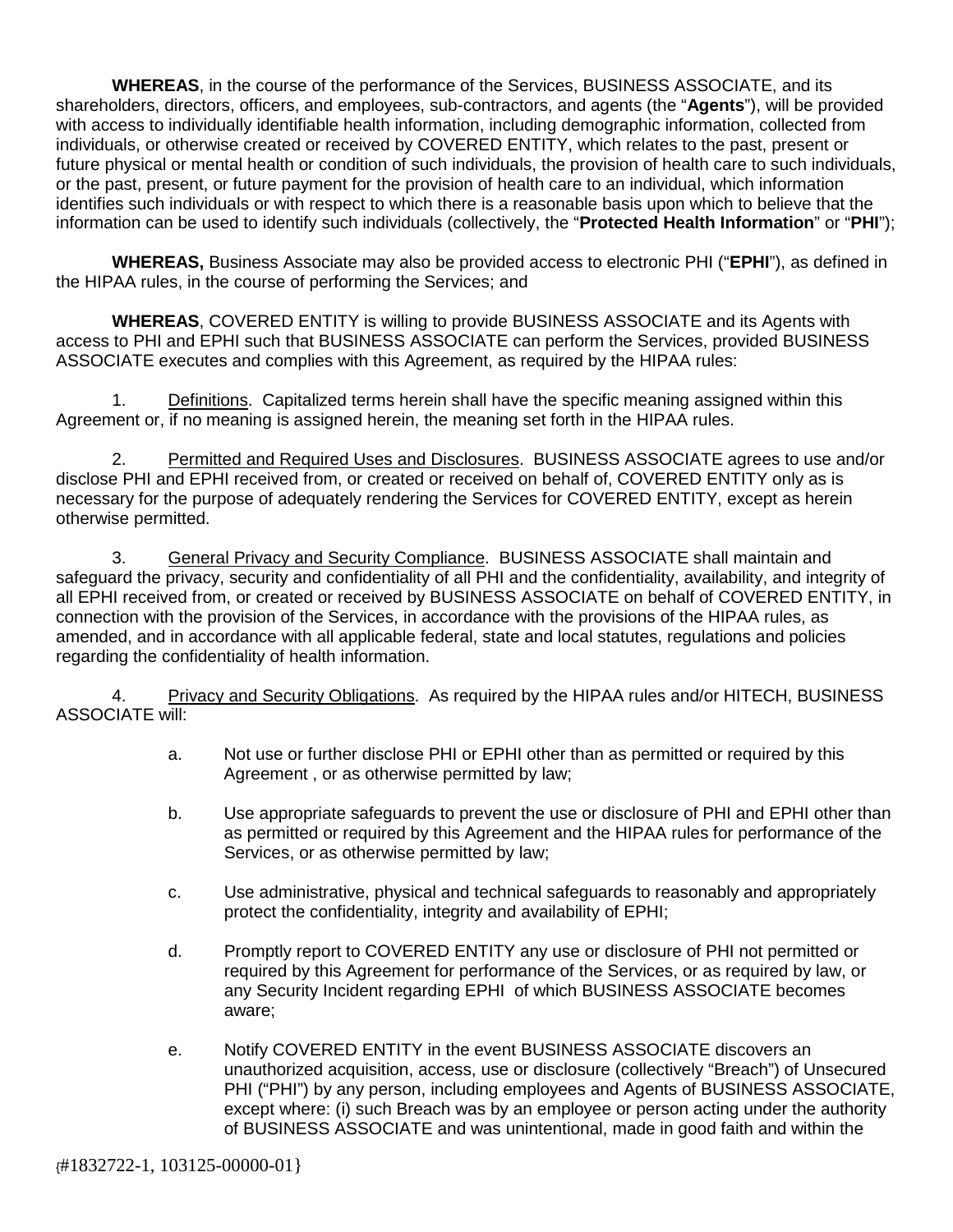course of employment, and the information was not further acquired, accessed, used or disclosed, or (ii) an inadvertent disclosure was made by an individual otherwise authorized to access PHI at a facility operated by BUSINESS ASSOCIATE to another individual at the same facility and the information was not further acquired, accessed, used or disclosed; such notification to include the nature of the incident, the information involved, and the identity of each individual whose PHI has been or is reasonably believed to have been accessed, acquired or disclosed and shall be made without unreasonably delay, but in no case later than ten (10) calendar days after discovery.

- f. Be responsible for demonstrating that such notification to COVERED ENTITY was properly made in light of the fact that any Breach is considered "discovered" as of the first day on which such Breach becomes known to BUSINESS ASSOCIATE, including any person (other than the individual committing the breach) that is an employee, officer or agent of BUSINESS ASSOCIATE, or the first day upon which the BUSINESS ASSOCIATE should have known of the Breach;
- g. Ensure that any Agents, including subcontractors of BUSINESS ASSOCIATE or of any Agent, if any, to whom BUSINESS ASSOCIATE or COVERED ENTITY provides PHI or EPHI received from, or created or received by the BUSINESS ASSOCIATE on behalf of, COVERED ENTITY agree in writing to the same restrictions and conditions that apply to BUSINESS ASSOCIATE with respect to such PHI and EPHI;
- h. Make available to COVERED ENTITY, PHI and/or EPHI for inspection and copying in accordance with Section 164.524 of the HIPAA Rules (45 CFR 164.524) or for electronic transmission as contemplated in HITECH where BUSINESS ASSOCIATE or COVERED ENTITY maintains an Electronic Health Record ("EHR");
- i. Make available to COVERED ENTITY, PHI for amendment and incorporate any amendments to PHI, if appropriate, in accordance with Section 164.526 of HIPAA (45 CFR 164.526);
- j. Make available to COVERED ENTITY information in its possession required to provide an accounting of disclosures to participants in accordance with Section 164.528 of HIPAA (45 CFR 164.528), including accountings of disclosures made through an EHR as and if applicable in accordance with relevant rules and regulations;
- k. Make BUSINESS ASSOCIATE's internal practices, books and records relating to the use and disclosure of PHI received from, or created or received by the BUSINESS ASSOCIATE on behalf of, COVERED ENTITY available to the Secretary of Health and Human Services ("HHS") for purposes of determining COVERED ENTITY's compliance with the HIPAA rules and advise COVERED ENTITY immediately upon receipt of any such request;
- l. At termination of this Agreement, extend the protections of this Agreement to the PHI and EPHI which will be retained by BUSINESS ASSOCIATE and limit further uses and disclosures to those purposes authorized by the HIPAA rules and this Agreement. BUSINESS ASSOCIATE will use commercially reasonable efforts to ensure that in the event of sale or dissolution of BUSINESS ASSOCIATES business all PHI will be destroyed or arrangements will be made, and agreements will be entered into, to ensure that any successor assumes the same obligation to comply with the HIPAA rules as the BUSINESS ASSOCIATE has accepted under this Agreement;
- m. Limit BUSINESS ASSOCIATE'S uses and disclosures of PHI and EPHI in the course of providing the Services to the Minimum Necessary amount of such information to appropriately provide the Services;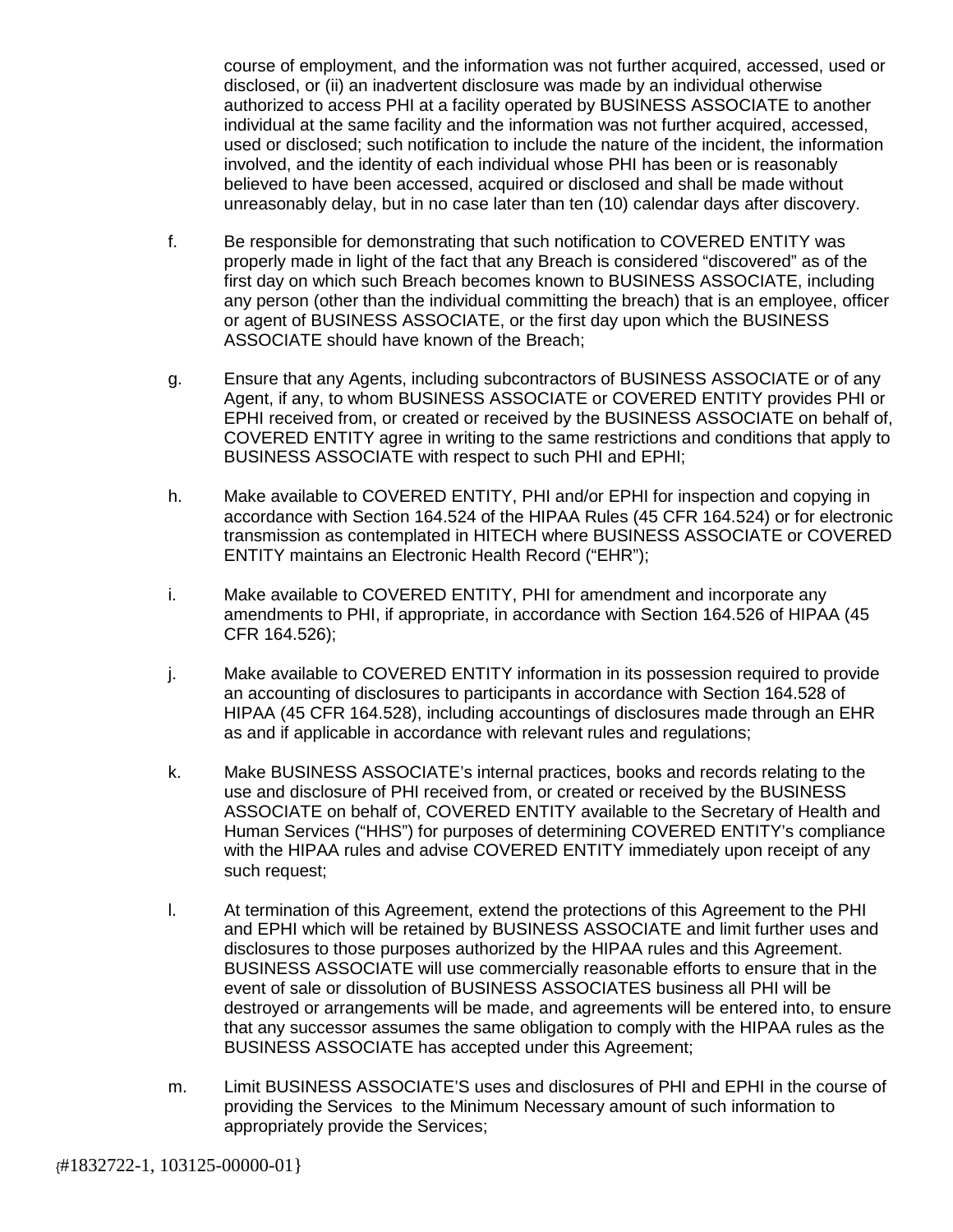- n. Comply with the Administrative, Physical and Technical Safeguards and Policies, Procedures and Documentation Requirements of the HIPAA Security Rule, among other requirements;
- o. Restrict, to the extent requested by COVERED ENTITY, the disclosure of a patient's PHI or EPHI to the uses set forth in this agreement which have been disclosed to and agreed to by the patients, through COVERED ENTITY'S provision to each of COVERED ENTITY'S patients, a copy of the COVERED ENTITY'S Notice Of Privacy Practices which details the permitted uses of patient PHI.
- p. Not use or disclose any patient identifiable PHI or EPHI of an individual in a manner that would violate Subpart E of 45 CFR Part 164 if done by the COVERED ENTITY. If individual authorization is required for a disclosure, COVERED ENTITY will obtainfrom the individual and provide a copy to BUSINESS ASSOCIATE, in accordance with Section 164.508 of HIPAA (45 CFR. 164.508), a valid Authorization that includes a specification of whether the PHI or EPHI can be further disclosed by the entity receiving PHI or EPHI of that individual, all subject to regulations promulgated by HHS or other applicable federal and state laws and regulations. Notwithstanding the foregoing, Business Associate may use and disclose protected health information without such authorization: (i) as necessary to perform the Services; (ii) for the proper management and administration of the BUSINESS ASSOCIATE or to carry out legal responsibilities of the BUSINESS ASSOCIATE; (iii) as required by law (all as further described in Section 5).
- q.
- 5. Other Uses and Disclosures. Unless otherwise expressly limited by this Agreement, BUSINESS ASSOCIATE may also:
	- a. Use PHI and EPHI for the proper management and administration of BUSINESS ASSOCIATE or to carry out the legal responsibilities of BUSINESS ASSOCIATE;
	- b. Disclose PHI and EPHI for the proper management and administration of BUSINESS ASSOCIATE, provided that such disclosures are required by law or that BUSINESS ASSOCIATE obtains reasonable assurances from the person to whom the information is disclosed that the PHI and EPHI will remain confidential and will be used or further disclosed only as required by law or for the purpose for which it was disclosed to that person; and that the person to which it is disclosed will notify the BUSINESS ASSOCIATE of any instances of which it is aware in which the confidentiality of the PHI and EPHI has been breached; and
	- c. Use PHI and EPHI to provide Data Aggregation services as permitted by 45 CFR 164.504(e)(2)(i)(B).

### 6. Obligations of COVERED ENTITY.

- a. COVERED ENTITY shall notify its PATIENTS and BUSINESS ASSOCIATE of its privacy practices and restrictions as follows:
	- (i) Provide BUSINESS ASSOCIATE with a Notice of Privacy Practices that COVERED ENTITY produces in accordance with 45 CFR 164.520, and distributes to its patients, as well as any changes to such Notice;
	- (ii) Provide BUSINESS ASSOCIATE with any changes in or revocation of permission by any individual to use or disclose PHI if such changes may affect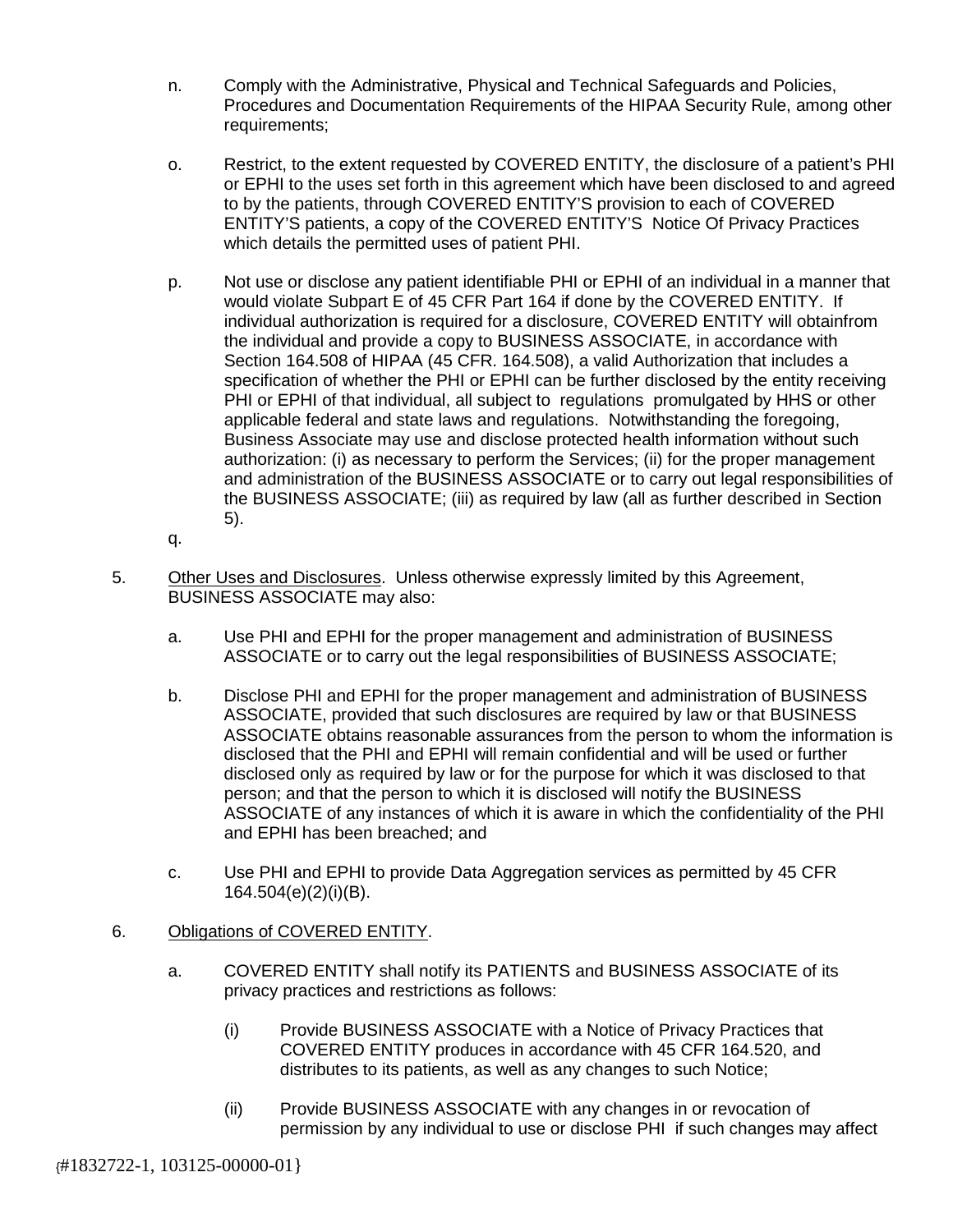BUSINESS ASSOCIATE'S permitted and required uses and disclosures under this Agreement; and

- (iii) Notify BUSINESS ASSOCIATE of any restriction on the use or disclosure of PHI that COVERED ENTITY may agree to in accordance with Section 164.522 of the HIPAA rules, if such agreement may affect BUSINESS ASSOCIATE'S permitted or required uses and disclosures under this Agreement.
- b. COVERED ENTITY shall not request BUSINESS ASSOCIATE to use or disclose PHI or EPHI in any manner that would not be permissible under the HIPAA rules if done by COVERED ENTITY.
- c. COVERED ENTITY shall be solely responsible for making any decisions regarding, and for all administrative actions concerning, the exercise of any individual's rights, under Sections 164.524 through 164.528 of the HIPAA rules, and COVERED ENTITY indemnifies and holds BUSINESS ASSOCIATE harmless from and against any and all claims, losses, damages, suits, expenses or other damages related to such decisions of COVERED ENTITY
- 7. De-Identification. Notwithstanding anything herein to the contrary, BUSINESS ASSOCIATE may store, analyze, access and use components of PHI and EPHI that have been "De-Identified" as defined by the HIPAA rules, and that do not contain individually identifiable health information, provided that any such use is then consistent with applicable law.

#### 8. Breach of Agreement; Termination.

- a. In the event that either party becomes aware of an act or omission of the other party that constitutes a material breach or violation of the parties' obligations under this Agreement, which breach is not cured within fifteen (15) days after notice is provided to the breaching party, this Agreement may be terminated by the non-breaching party for cause. Further, if in the non-breaching party's discretion, more than one breach occurs which constitutes a pattern or practice of conduct or breach of the Agreement by the breaching party, the non-breaching party may terminate this Agreement immediately without prior notice or cure period.
- b. If, upon breach of this Agreement by either party, it is not feasible, in the opinion of the non-breaching party to terminate this Agreement, the non-breaching party shall notify HHS of such situation.
- 9. Re-Negotiation. The parties agree to negotiate in good faith any modification to this Agreement that may be necessary or required to ensure consistency with amendments to and changes in applicable federal and state laws and regulations, including but not limited to, regulations promulgated pursuant to the HIPAA rules.
- 10. Breach Notification. In complying with the obligations set forth in paragraph 4, sub-paragraph (e):

a. Business Associate shall use appropriate safeguards, and, as of September 23, 2013, comply, where applicable, with the HIPAA Security Rule with respect to Electronic Protected Health Information (EPHI), to prevent use or disclosure of the information other than as provided for by this Agreement.

b. Business Associate will make commercially reasonable efforts, as determined in Business Associate's sole discretion, to mitigate any harmful effect of a use or disclosure of Protected Health Information by Business Associate in violation of the requirements of this Agreement.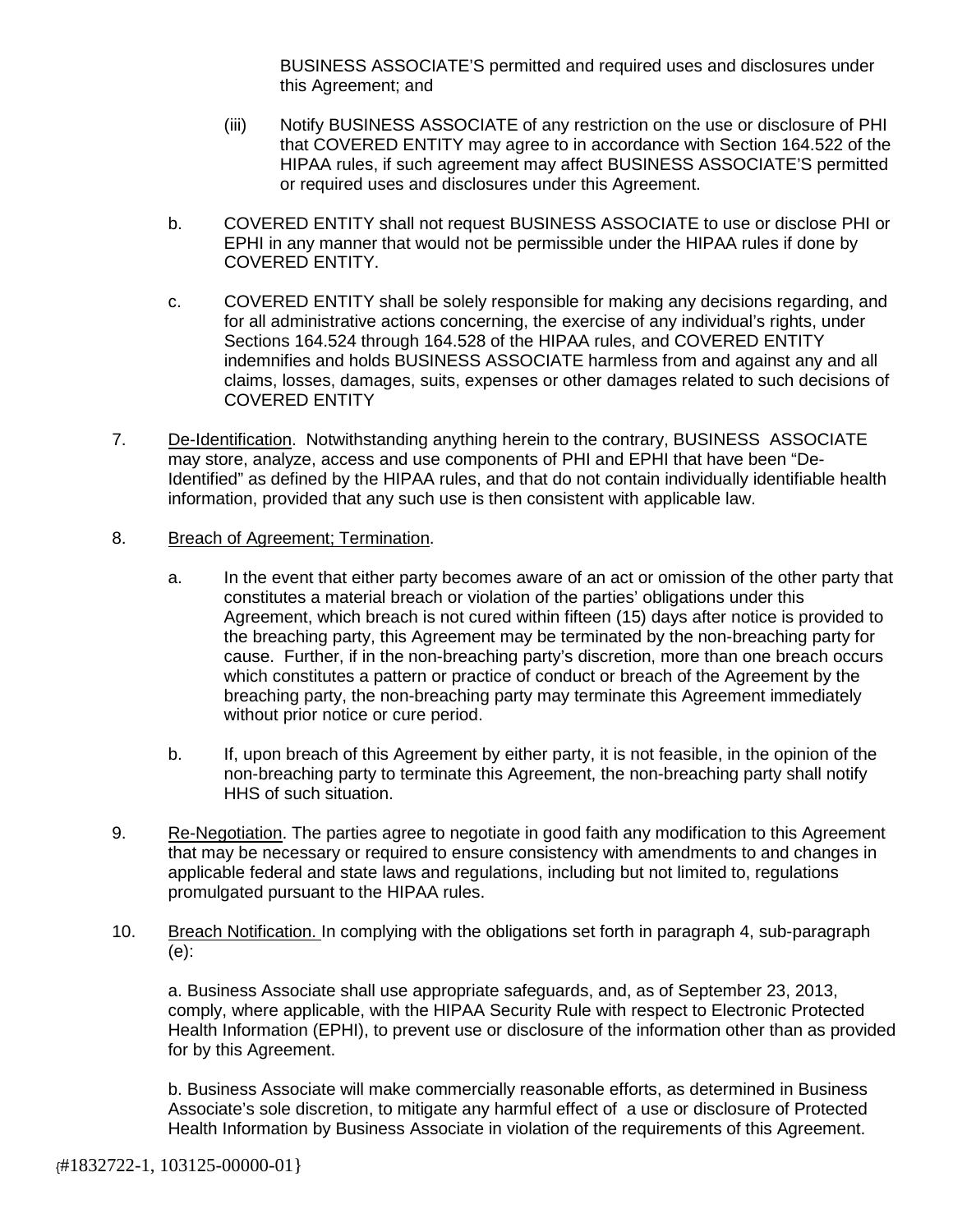c. Business Associate will immediately report to Covered Entity: (i) any use or disclosure of Protected Health Information not provided for by this Agreement of which it becomes aware in accordance with 45 CFR §164.504(e)(2)(ii)(C); and/or (ii) any Security Incident of which Business Associate becomes aware in accordance with 45 CFR § 164.314(a)(2)(i)(C).

d. Business Associate will notify the Covered Entity within ten (10) days after Business Associate's Discovery of any incident that involves an unauthorized acquisition, access, use, or disclosure of Protected Health Information; even if Business Associate believes the incident will not rise to the level of a Breach. Business Associate agrees that such notification will meet the requirements of the HIPAA Breach Notification Rule set forth in 45 CFR §164.410. Business Associate will provide to the Covered Entity the names and contact information of all individuals whose Protected Health Information was or is believed to have been involved, all other information reasonably requested by the Covered Entity to enable the Covered Entity to perform and document a risk assessment in accordance with the HIPAA Breach Notification Rule with respect to the incident to determine whether a Breach occurred, and all other information reasonably necessary to provide notice to Individuals, the Department of Health and Human Services and/or the media in accordance with the HIPAA Breach Notification Rule. In the event of an incident that is required to be reported under this Section III Upon making such disclosure to the covered entity Business associate shall have fulfilled its obligation under this agreement regarding breach notification to any individuals whose PHI or EPHI has, or may have been involved in any breach of the privacy and security provisions of this agreement. e. In accordance with 45 CFR 164.502(e)(1)(ii) and 45 CFR 164.308(b)(2), Business Associate will ensure that any subcontractors that create, receive, maintain, or transmit Protected Health Information on behalf of Business Associate, agree to the same restrictions and conditions, in writing, that apply through this Agreement to Business Associate with respect to such Protected Health Information, including but not limited to the extent that subcontractors create, receive, maintain, or transmit Electronic Protected Health Information on behalf of the Business Associate, it will require the subcontractors to comply with the HIPAA rules.

e. Covered Entity will be responsible for any and all breach notification obligations related to a breach.

### **D. MISCELLANEOUS PROVISIONS**

- a. This Agreement shall not be assignable by either party without the other's prior written consent. Notwithstanding the foregoing, this Agreement shall be binding upon and shall inure to the benefit of the parties, and any successor to the operations and business of the parties whether by operation of law or otherwise.
- b. All notices given pursuant to this Agreement shall be in writing and shall be delivered by hand or sent by registered or certified mail, return receipt requested, postage pre-paid, addressed to the party for whom it is intended at its of his address as first set forth above. Any address for the giving of notice may be changed by giving notice to that effect to the other party. Each such notice shall be deemed to have been given on the date of its receipt by the party for whom it was intended.
- c. If any provision of this Agreement is or becomes unenforceable, the remainder of this Agreement shall nevertheless remain binding to the fullest extent possible, taking into consideration the purposes and spirit of this Agreement.
- d. This Agreement contains the entire understanding of the parties hereto with regard to the subject matter hereof, and supersedes all other agreements and understandings, written and oral, relating to the subject matter hereof.